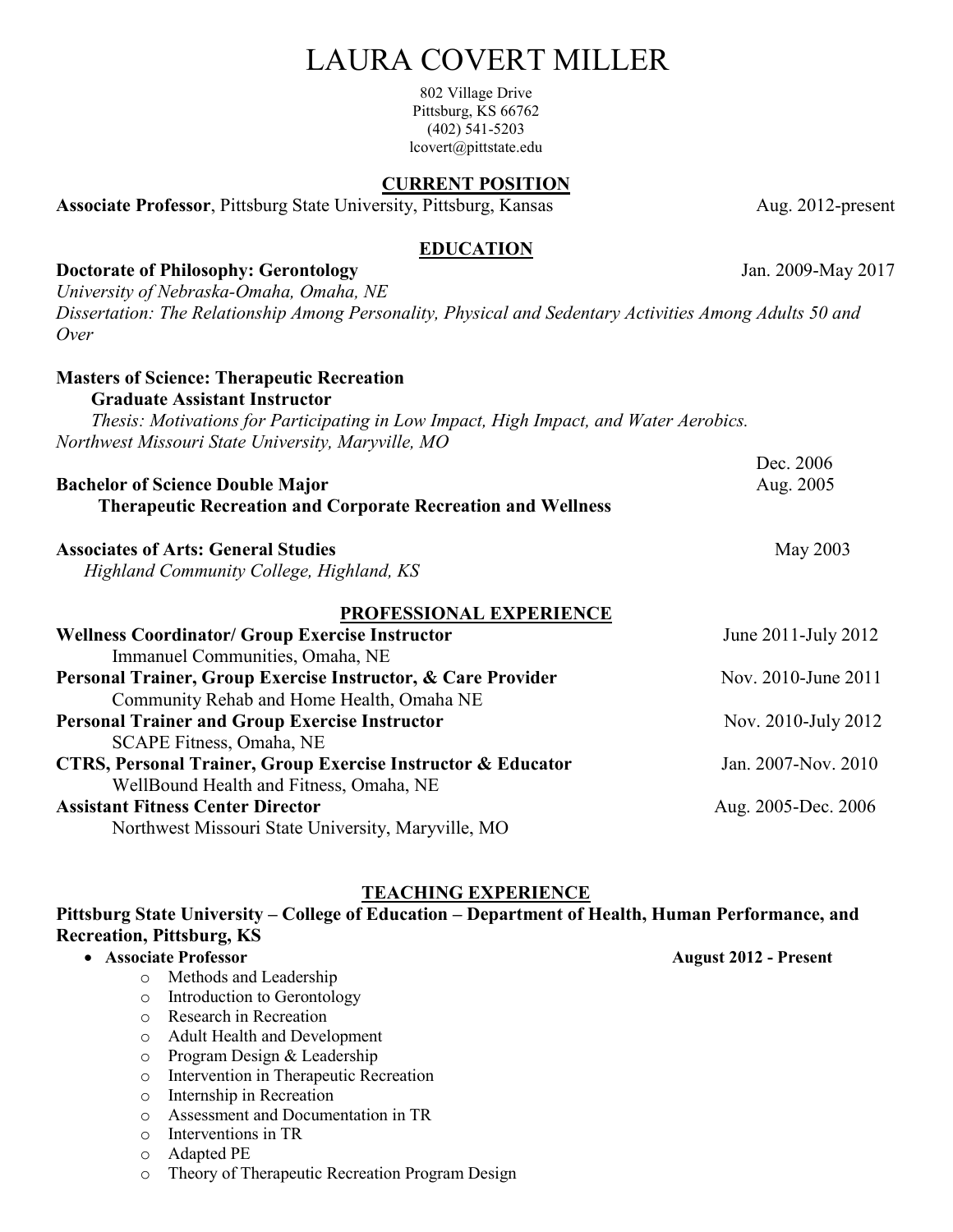- o Trends and Issues in TR
- o Activities for the Ages Workshop
- o HHP 440-50: Trendsetters: Putting Activity Trends in your Setting

# **DEPARTMENTAL, COLLEGE, AND UNIVERSITY COMMITTEES**

#### **Departmental**

| $\bullet$ | Program Coordinator/Director, Recreation Major Coordinator.                                        | December 2016 - Present   |
|-----------|----------------------------------------------------------------------------------------------------|---------------------------|
| $\bullet$ | Committee Chair, Undergrad. Recreation Curriculum Evaluation Commit. October 2016 - Present        |                           |
| $\bullet$ | Committee Chair, Recreation Advisory Board.                                                        | January 2013 - Present    |
| $\bullet$ | Committee Member, Exercise Science Search Committee.                                               | August 2019 – Present     |
| $\bullet$ | Committee Member, Physical Education Search Committee                                              | January 2020 - Present    |
| $\bullet$ | Committee Member, Exercise Science Search Committee.                                               | August 2017 - March 2018  |
| $\bullet$ | Committee Chair, Therapeutic Recreation Search Committee.                                          | August 2014 - May 2016    |
| College   |                                                                                                    |                           |
|           | Committee Member, College of Education Diversity Committee.                                        | August 2016 - Present     |
|           | Committee Member, College of Education Constitution Committee.                                     | August 2017 - May 2019    |
| $\bullet$ | Committee Chair, College of Education Diversity Committee.                                         | August 2015 - August 2016 |
| $\bullet$ | Committee Member, College of Education Constitution Committee.                                     | August 2015 - May 2016    |
| $\bullet$ | Committee Member, College of Education Planning Committee.                                         | August 2012 - May 2013    |
| $\bullet$ | Committee Member, College of Education Instructional Support Search Commit. Feb. 2013 - April 2013 |                           |
|           | <b>University Service</b>                                                                          |                           |
|           | Committee Member, University Diversity Council.                                                    | September 2019 - Present  |
| $\bullet$ | University Senate Service, Faculty Senate.                                                         | August 2018 – May 2020    |
| $\bullet$ | Committee Member, University Committee on Student Learning.                                        | December 2017 - Present   |
| $\bullet$ | Program Coordinator, Gerontology Minor Coordinator.                                                | December 2017 - Present   |
| $\bullet$ | Committee Member, Campus Recreation Advisory Board.                                                | August 2013 - Present     |
| $\bullet$ | Committee Chair, Writing Across the Curriculum.                                                    | August 2016 - May 2017    |
| $\bullet$ | Committee Member, Campus Recreation Search Committee.                                              | January 2017 - April 2017 |
|           | Secretary, Writing Across the Curriculum.                                                          | August 2015 - May 2016    |
| $\bullet$ | Committee Chair, Continuing Studies Committee.                                                     | August 2015 - May 2016    |
| $\bullet$ | Committee Member, Faculty Senate.                                                                  | August 2013 - May 2015    |
|           |                                                                                                    |                           |

• Committee Member, Faculty Senate Executive Board. August 2014 - May 2015

#### **INVITED PROGRAMS**

• **LEADERSHIP PSU** August 2017 – May 2018

o This program is designed to provide leadership training to selected PSU faculty and staff who exhibit potential in taking on leadership roles. Participants must be nominated to be a part of the program.

#### **PROFESSIONAL ORGANIZATIONS**

| • International Council on Active Aging.                                                       | February 2017 – Present  |
|------------------------------------------------------------------------------------------------|--------------------------|
| • American Therapeutic Recreation Association.                                                 | August $2015$ – Present  |
| • Kansas Recreation and Parks Association.                                                     | January $2013$ – Present |
| • Kansas Association for Health, Physical Education, Recreation & Dance January 2013 – Present |                          |

# **SCHOLARSHIP**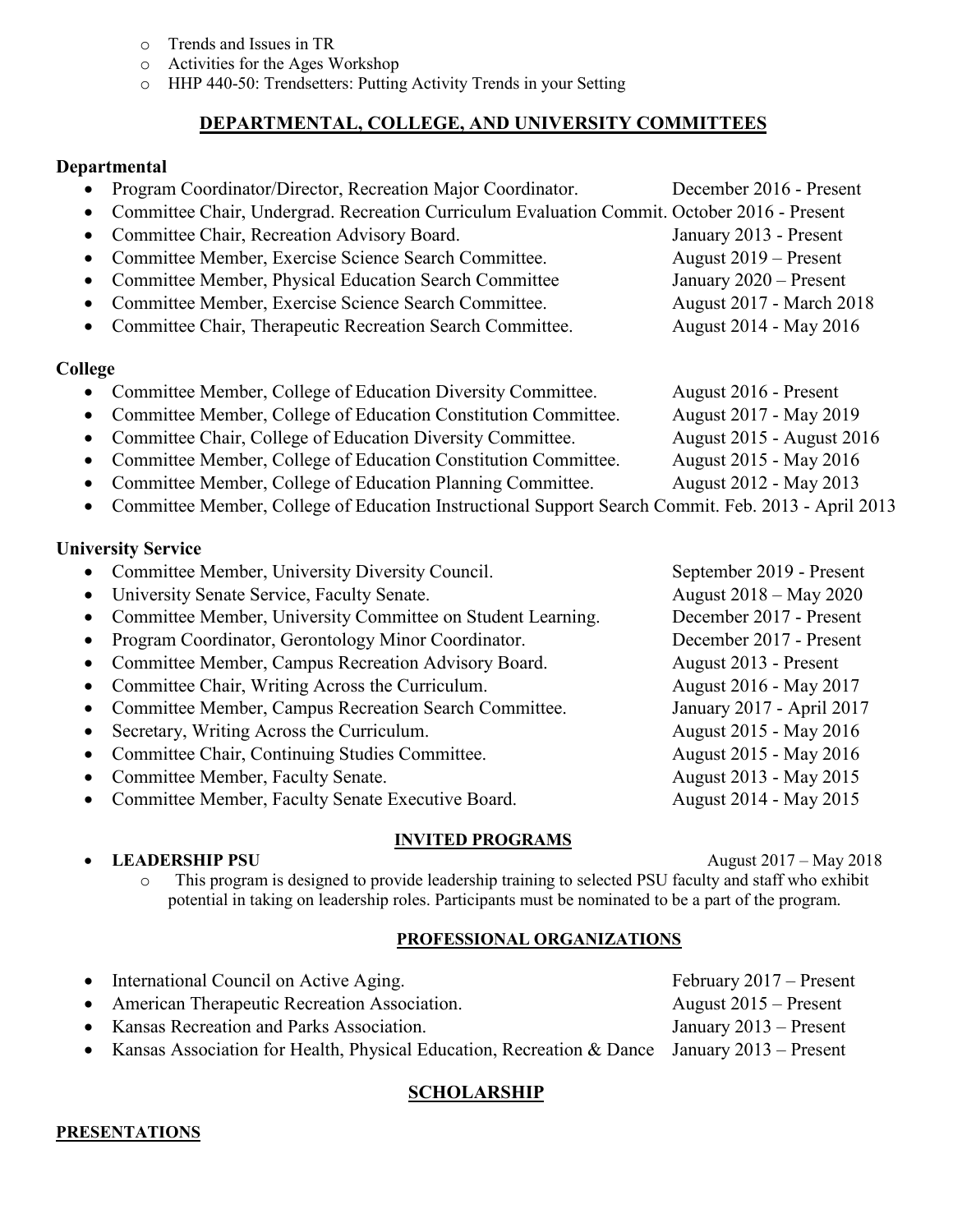Covert Miller, L. M., Oral Presentation, Faculty Professional Development Day, CTLT Pittsburg State, PSU campus, "Community Connections and Benefits for Classroom Engagement", Session, Academic, Local. (August 2019).

Covert Miller, L. M., Oral Presentation, Pittsburg Kiwanas, Kiwanas, Pittsburg KS, "The World of Therapeutic Recreation", Other, Non-Academic, Local. (June 2019).

Covert, L. M., Oral Presentation, Midwest Therapeutic Recreation Symposium, Northwest Missouri State, Kansas City MO, "The TR Internship Experience: Bridging the Gap", Conference, Non-Academic, Regional, Accepted. (April 2019).

Covert, L. M. (Author & Presenter), Ball, S. (Author & Presenter), Jewett, J. L. (Author & Presenter), Hardy, R. (Author & Presenter), Oral Presentation, Kansas Recreation and Parks Annual Conference, Kansas Recreation and Parks Association, Hutchinson, Kansas, "Applied Learning: Beneficial Partnerships Between Universities and Parks and Recreation Departments", Conference, Academic, State, peer-reviewed/refereed, published in proceedings, Accepted. (February 2019).

KAHPERD Annual Conference, Emporia, Kansas, "Creating an Inclusive Environment Through Physical Activity: Adapted PE & TR", (October 2018).

Activity Directors of Missouri Annual Conference, Lee Summit, MO, "Drumming and Dancing with Residents: Incorporating Physical Activity", (September 2018)

Kansas City Missouri Area Activity Director's Chapter, Independence, MO, "Unique Physical Activity for Older Adults" (June 2018).

Midwest Therapeutic Recreation Symposium, Independence, MO, "Advancing the Profession Through Assessment" (April 2018).

KRPA Annual Conference, Wichita, KS, "The Internship Experience: Different Perspectives", Conference. (January 2018).

"Integrating Individual Characteristics with Physical Activity: The Role of Personality", International Council on Active Aging, Orlando, FL, October 2017 (International)

"Promoting and Providing Resources for TR: Creating Special Events", (with Sarah Ball), Midwest Therapeutic Recreation Symposium, St. Louis, MO, April 2017

Chair Yoga (with Janice Jewett), Kansas Recreation and Parks Association Conference, Manhattan, KS Jan. 2017(State)

"Physical Activity and Mental Illness", (with Derek Crawford) Southeast Kansas Chapter NAMI, Pittsburg, KS, Oct. 2016, (Local)

"Brain Games and Icebreakers", Midwest TR Symposium, St. Louis, MO, April, 2016 (Regional)

"Incorporating Physical Activity into Your Day", PATHWAYS, Pittsburg, KS October, 2015 (Local)

"Physical Activity for Older Adults", Pittsburg Lions Club, Pittsburg, KS, April 28, 2015 (Regional)

"Funercise. Putting the Fun in Physical Activity" Midwest Symposium on Therapeutic Recreation and Adapted Physical Activity, St. Louis, MO, April 21, 2015 (Regional)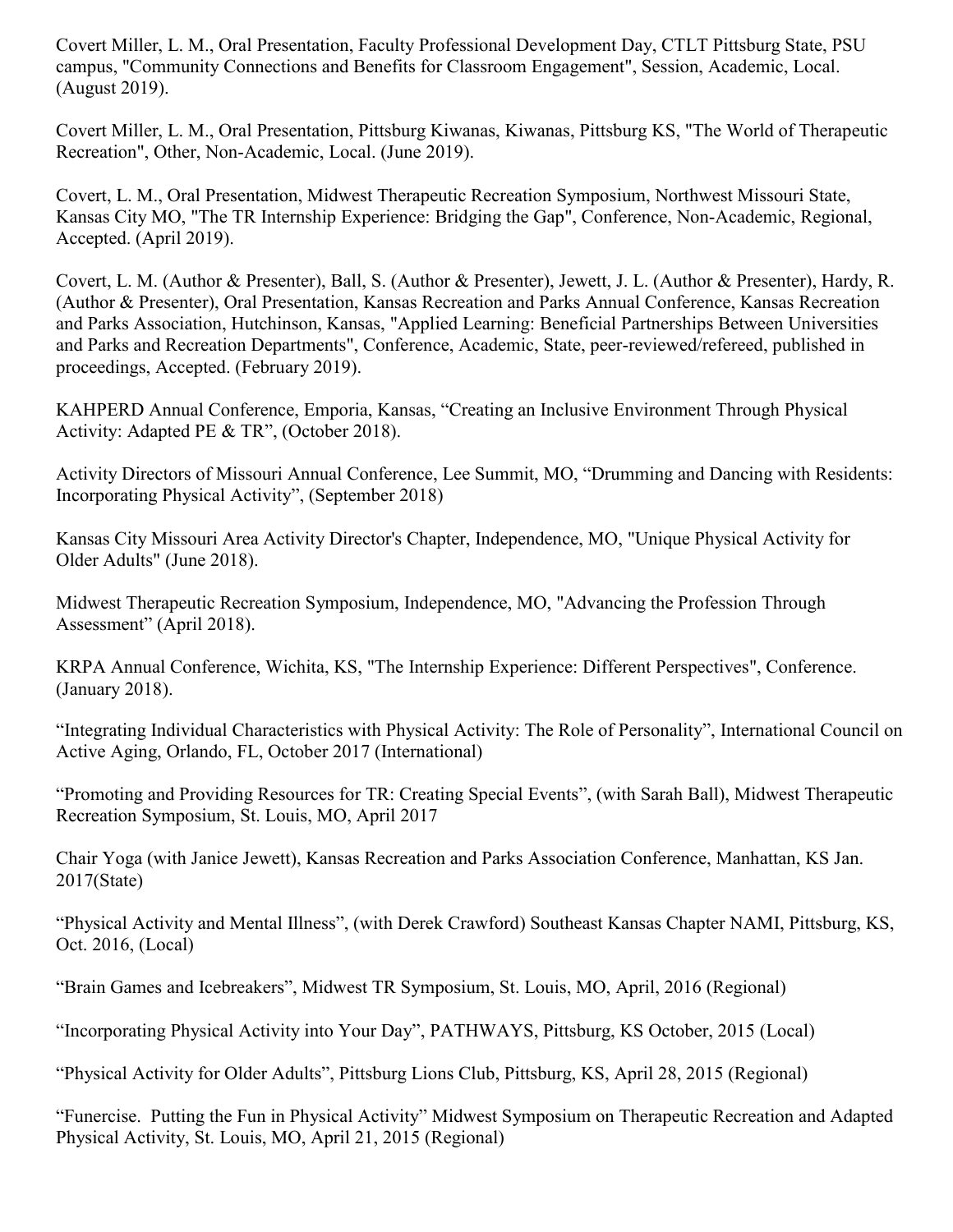"Icebreakers and Brain Stimulators" Kansas Recreation and Parks Association conference, Topeka, KS January 2015 (State)

"Issues Roundtable" Kansas Association for Health, Physical Education, Recreation, and Dance, Pittsburg, KS, Oct. 2014. (State)

"Sharing is Caring" Midwest Symposium on Therapeutic Recreation and Adapted Physical Activity, St. Charles, IL. April 15, 2014. (Regional)

"Creativity in the Classroom", Kansas Association for Health, Physical Education, Recreation, and Dance, Emporia, KS, Nov. 6, 2013. (State)

"Actively Engaging Older Adults and Special Populations", Nebraska Recreation and Parks Association Educational Institute, South Sioux City, NE, Sept. 17, 2013. (State)

"Actively Engaging the Older Adults, And We're Not Talking About Bingo!", Our State of Obesity Symposium, Pittsburg, KS, July 26, 2013. (State)

"Older Adults Exercise Implications for the TR Professional", Midwest Symposium on Therapeutic Recreation and Adapted Physical Activity, St. Louis, MO, April 16, 2013. (Regional)

"Issues in HPERD", (with Rob Hefley, John Oppliger, and Bill Stobart) Kansas Association for Health, Physical Education, Recreation, and Dance, Lawrence, KS, Nov.1, 2012. (State)

# **PUBLICATIONS**

Covert Miller, L. & Blaskewicz Boron, J. (2019) Relationship Between Personality Traits and Adults Ages 50 and Over. Journal of Physical Activity and Aging. (In review)

Covert, L. (2018) Steps to Ensure Successful Aging. KAHPERD Journal

"Incivility in the College Classroom", (co-author Bill Stobart) (2013) Kansas Association of Health, Physical Education, Recreation and Dance,  $85(2)$ , p.31 – 33.

"Will Educators Carry Guns in the Future?" (co-author Bill Stobart) (2012) Kansas Association of Health, Physical Education, Recreation and Dance,  $85(1)$ , p.  $41-42$ .

# **BOOK CHAPTERS**

Aging and Therapeutic Recreation, Introduction to Therapeutic Recreation textbook, July 2016, Sagamore Publishing

#### **WORKSHOPS**

Physical Activity in Ages  $K - 6$ , Online, June 2020

FAST Workshop, Pittsburg, KS June 2019

Trendsetters: Putting Activity Trends into your Settings, Pittsburg, KS June 2016

Activities for the Ages, Pittsburg, KS June 2015

Bingo and Beyond: Actively Engaging the Older Adult, Pittsburg, KS, June 2014

Creativity in the Classroom, Pittsburg State University, Pittsburg, KS, June 2013

# **GRANTS**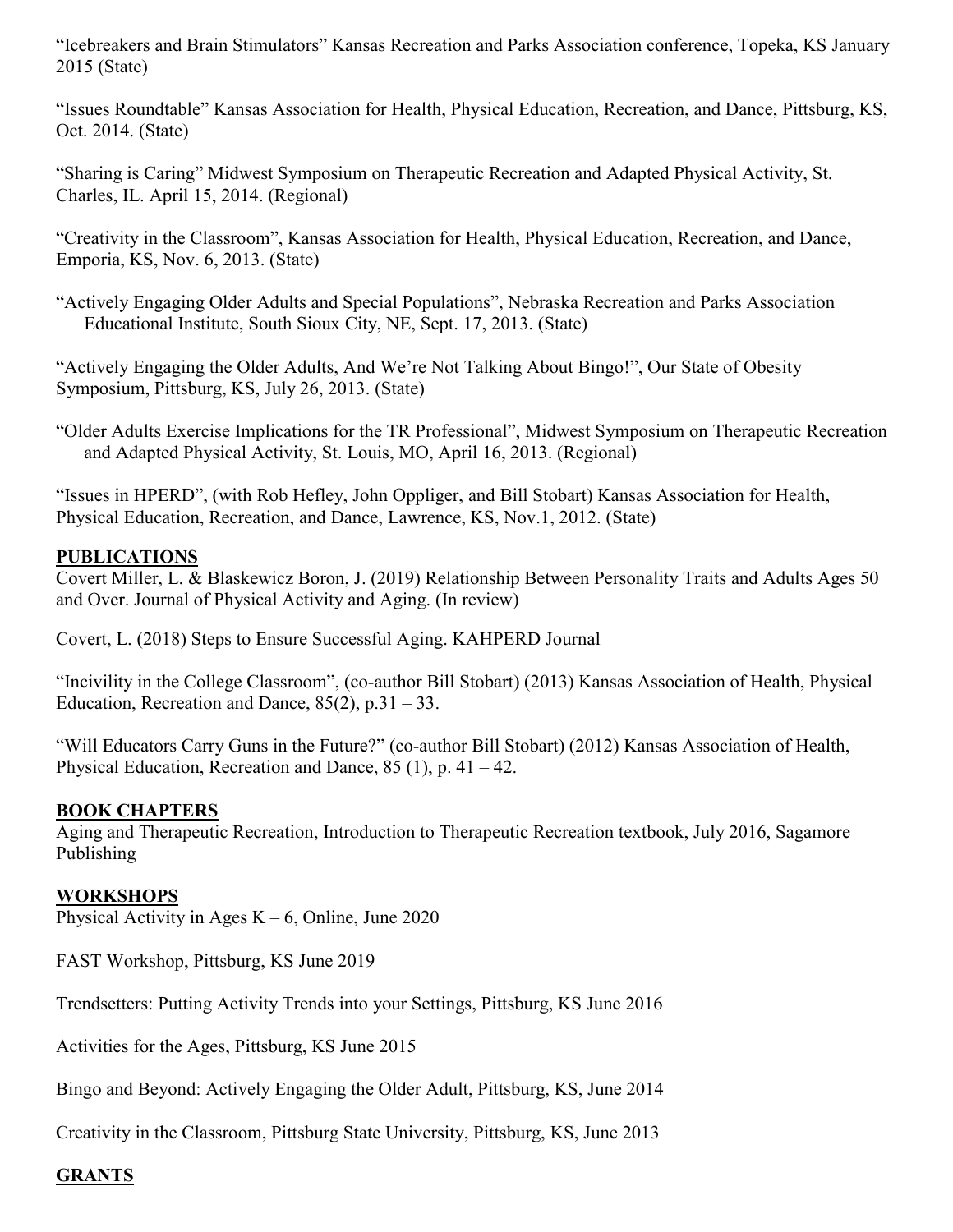Covet Miller, L. (P.I) Special Olympics University Grant. Applied for funding to support research among Special Olympics athletes in the state of Kansas. \$29,000.

Covert Miller, L. (P.I.) Pritchett Trust Grant. Applied for funding to support research among Special Olympics athletes in the state of Kansas.

### **ONGOING RESEARCH**

*Fitness Levels of Older Adults in Southeast Kansas (On-Going).*

Project Title: Assessing Fitness Levels of Older Adults in Southeast Kansas

Summary: The focus of this study is to examine the physical activity levels, cardiorespiratory fitness (i.e., how well your heart, lungs, and muscles work together during exercise), balance, flexibility, strength, and bone health in adults ages 60 and over. During this research project, student researchers will be responsible for learning and implementing graded exercise tests, functional fitness and balance assessments and administering questionnaires to older adults. The lead faculty researcher will be responsible for completing DEXA scans on the hip, bone, and potentially forearm on research participants. The assessments completed will allow older adults in Southeast Kansas to gain valuable information about their fitness levels and bone health in order to remain healthy and independent. This project is a starting point for further research in creating effective physical activity interventions for older adults specifically in the Southeast Kansas area. In addition, this research has the possibility to serve as a catalyst to improve physical activity levels in, not only our local older adult population, but those around the country.

*Health Effects of a Unified Fitness Program on Pittsburg State Students (On-Going).* Assessing health practices among college students before and after completing a unified fitness program

*Health Effects of a Unified Fitness Program on Special Olympic Athletes (On-Going).* Studying the effects of a unified fitness program on Special Olympics athletes. Specifically looking at functional fitness assessments.

*Therapeutic Biking Effects on Older Adults in the Pittsburg KS area (Planning).* Therapeutic biking is a program being brought to Pittsburg KS through Live Well Crawford County. In partnership with Live Well Crawford County, research will be completed investigating the effects of a therapeutic biking program on residents living in assisted living facilities in Pittsburg, KS.

#### **CERTIFICATIONS**

**Certified Therapeutic Recreation Specialist August 2006** - Present

| PROFESSIONAL HONRS/AWARDS<br>Pittsburg State, College of Education Excellence in Teaching award                      | April 2020     |
|----------------------------------------------------------------------------------------------------------------------|----------------|
| Sigma Sigma Sigma<br>Professor of the Month                                                                          | October 2018   |
| Kansas Association on Health, Physical Education, Recreation and Dance<br>Vicki J. Worrell Service Award             | September 2018 |
| Do the Gorilla Thing<br>Pittsburg State Gorillas in Your Midst Student Organization                                  | May 2017       |
| <b>Recreation Professional of the Year</b><br>Kansas Association of Health, Physical Education, Recreation and Dance | Oct. 2015      |

# **SERVICE/VOLUNTEER**